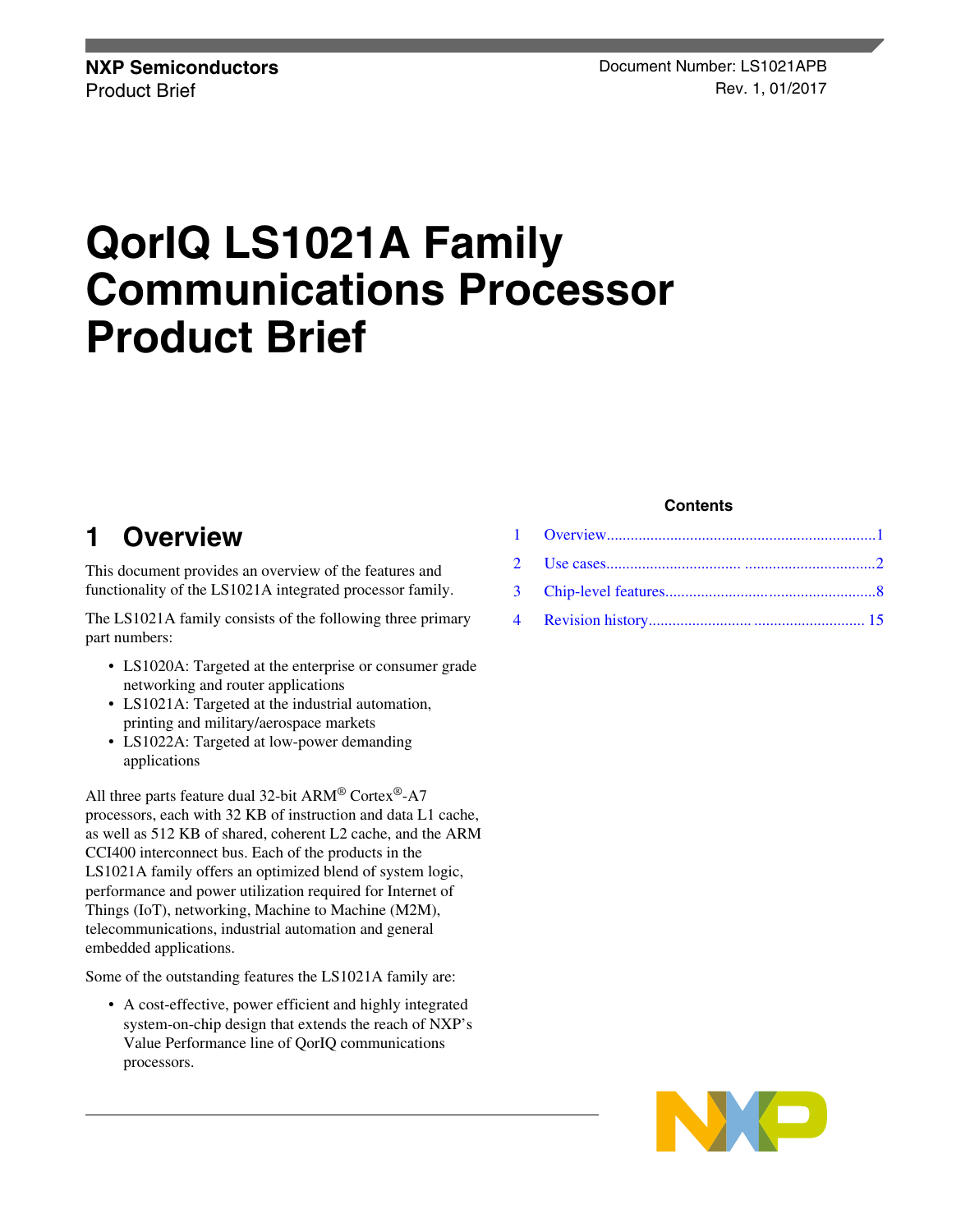- <span id="page-1-0"></span>• Delivers greater performance levels than any prior sub-3W (typical) processor.
- Features dual 32-bit Cortex v7 cores running at up to 1.2 GHz and yielding over 7,000 Coremarks.
- Offers an integrated LCD controller (featured on the LS1021A), together with upgraded high-speed interfaces, including support for DDR3L/4 running at up to 1600 MHz as well as Super Speed USB3.0 and SATAIII.

The LS1021 and LS1020 both feature an integrated 4-lane, 6 GHz multi-protocol SerDes that can support up to two SGMII Gigabit Ethernet ports, PCIe 2.0 in x1, x2 or x4 configurations, or the single SATAIII controller. The integrated super speed USB3.0 PHY features a dedicated SerDes.

The LS1021A processor sets a new standard for power efficiency, delivering over 7,000 Coremarks of performance at under 3.7 watts total SOC power. This highly efficient performance is coupled with an outstanding array of protocol and latest generation interface support, including:

- Dual high-performance ARM Cortex-A7 cores featuring ECC protected L1 and L2 caches
- DDR3L/4 memory controller that supports up to 1,600 Mtps, with optional ECC support
- Dual PCI Express 2.0 controllers
- SATAIII
- Twin USB controllers (one USB3.0 with integrated PHY, together with a separate USB2.0 controller)
- Three enhanced triple speed Gigabit Ethernet controllers with support for MII, RGMII, and SGMII, as well as IEEE 1588

The LS1021A and LS1020A both feature a hardware-based security acceleration engine for secure networking, as well as support for secure boot and ARM TrustZone and NXP's QorIQ TrustArchitecture.

#### **Multicore processing support:**

Both ARM Cortex-A7 cores can operate in symmetric multiprocessing mode (SMP) to achieve higher performance, or they can run in asymmetric processing mode (AMP) with each core supporting independent operating systems, and performing separate tasks. For example, one core can manage data plane tasks, while the other supports tasks in the control plane. This flexibility enables application developers to assign distinct processing resources to distinct tasks that need guaranteed performance.

## **2 Use cases**

LS1021A is a highly versatile and power-efficient chip that can be configured to meet a wide variety of applications. This section provides several use cases that can be supported by LS1021A.

### **2.1 Multi-protocol IoT gateway**

This figure shows the chip supporting a multi-protocol IoT gateway. Point-to-point broadband gateways can be used for copper, wireless, or fiber-to-the-home applications that use different optical connectors for Fiber WAN interface transceivers. With this technology, ISPs and Telcos (operators and carriers) can offer greater bandwidth over greater distances to deliver IPTV or home entertainment services to end customers.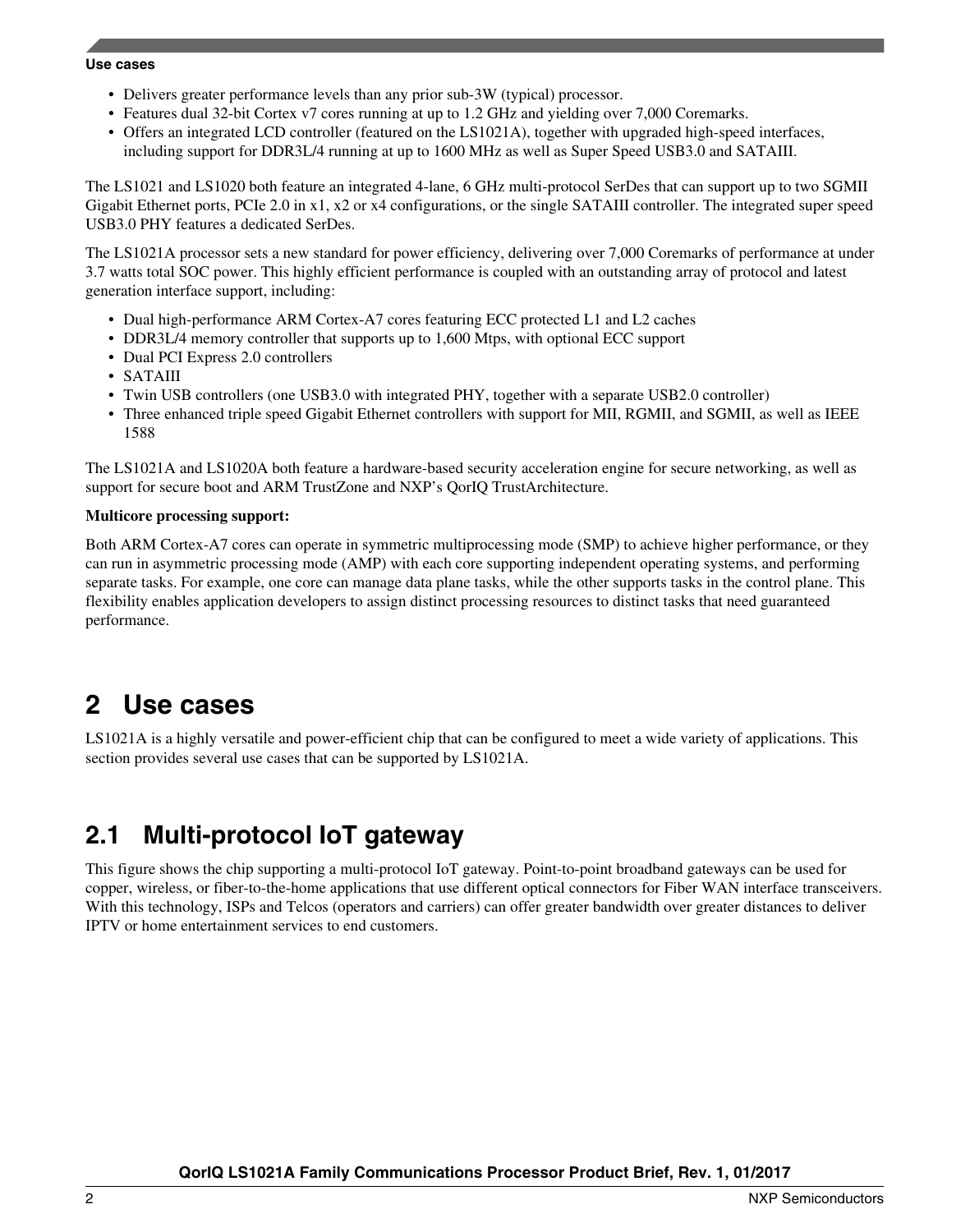

**Figure 1. Multi-protocol IoT gateway**

### **2.2 Mobile wireless gateway**

The increasing adoption of Wi-Fi in practically all mobile devices, including laptops, PCs, tablets, smart phones, and ereaders has promoted transport operators to make Wi-Fi service available on airliners and trains, as well as cruise ships, and will soon include interstate and metro mass transit operators. To support broadband connectivity for the mobile Wi-Fi network, service providers are utilizing 4G or LTE cellular, as well as satellite uplink for off-shore or locations where cellular network coverage is not available.

The following are advantages of LS1021A for mobile wireless gateway application:

- Scalable dual-core ARM<sup>®</sup> Cortex<sup>®</sup>-A7 cores support newest generation of 802.11ac Wi-Fi radios and a wide range of services/applications
- Extreme efficiency of ARM Cortex-A7 cores delivers extending performance capabilities for next generation 802.11ac
- Dual PCIe Gen 2 controllers to support dual band 802.11ac and 802.11n WLAN networks
- USB 3.0 support for LTE/4G wireless broadband backhaul
- SATA to support high speed data streaming
- SD/MMC enables configuration or storage
- Optional LCD controller enables touchscreen display for configuration and diagnostics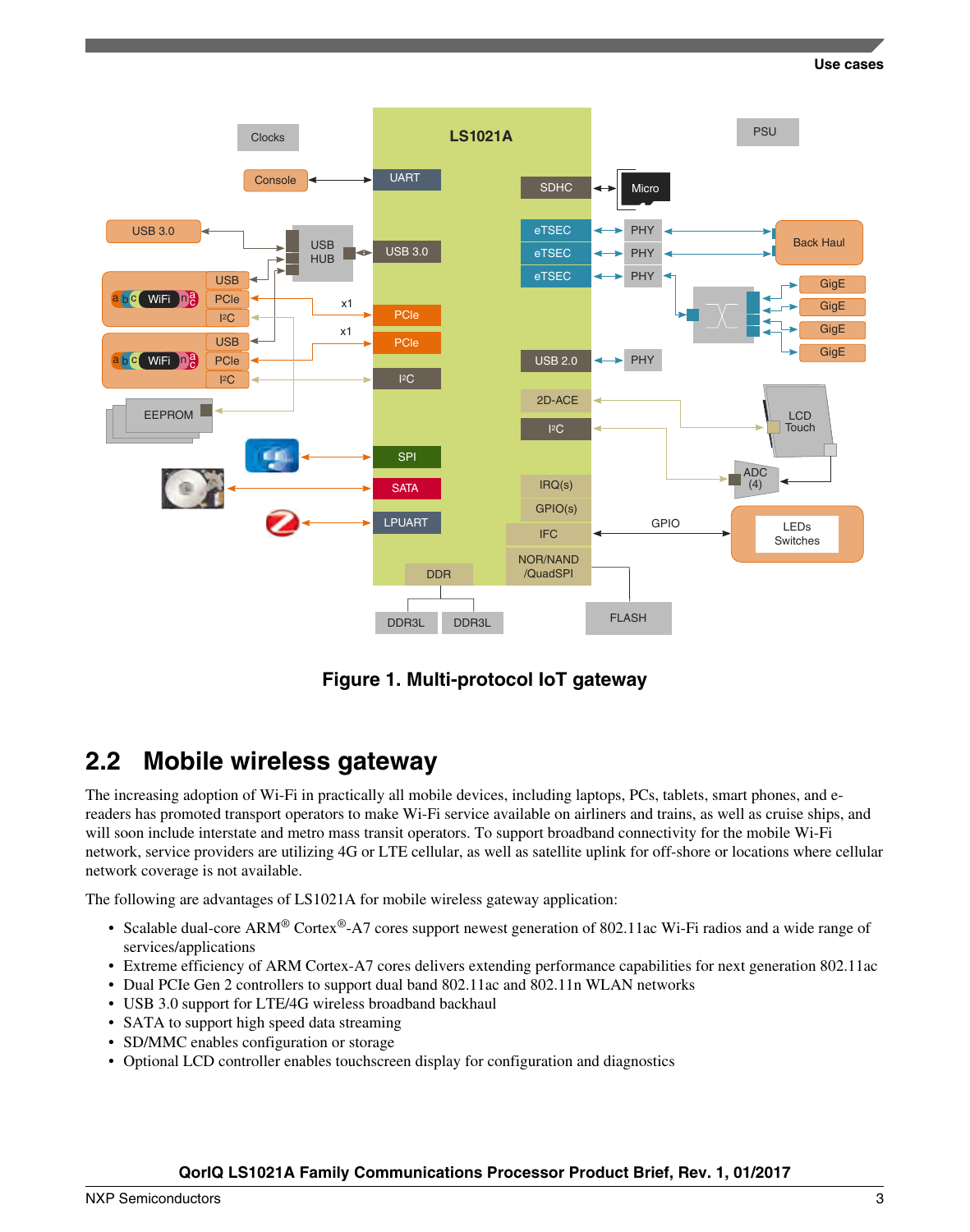

### **Figure 2. Mobile wireless gateway with optional touchscreen LCD**

### **2.3 Enterprise access point WLAN**

This figure shows LS1021A acting as a full function Enterprise access point to support next generation 802.11ac wireless LAN networks.

The chip provides following advantages:

- Scalable dual-core ARM® Cortex®-A7 cores support newest generation of 802.11ac Wi-Fi radios and a wide range of services/applications
- Extreme efficiency of ARM Cortex-A7 cores delivers extending performance capabilities of current power over Ethernet (POE) applications
- Dual PCIe Gen 2 controllers support dual band radio applications
- Support for low power DDR4 memory, as well as DDR3L at up to 1.6 MT/s for outstanding performance
- Integrated security processor supports the full range of Ethernet and Wi-Fi security protocols
- Trust Architecture as well as ARM TrustZone are supported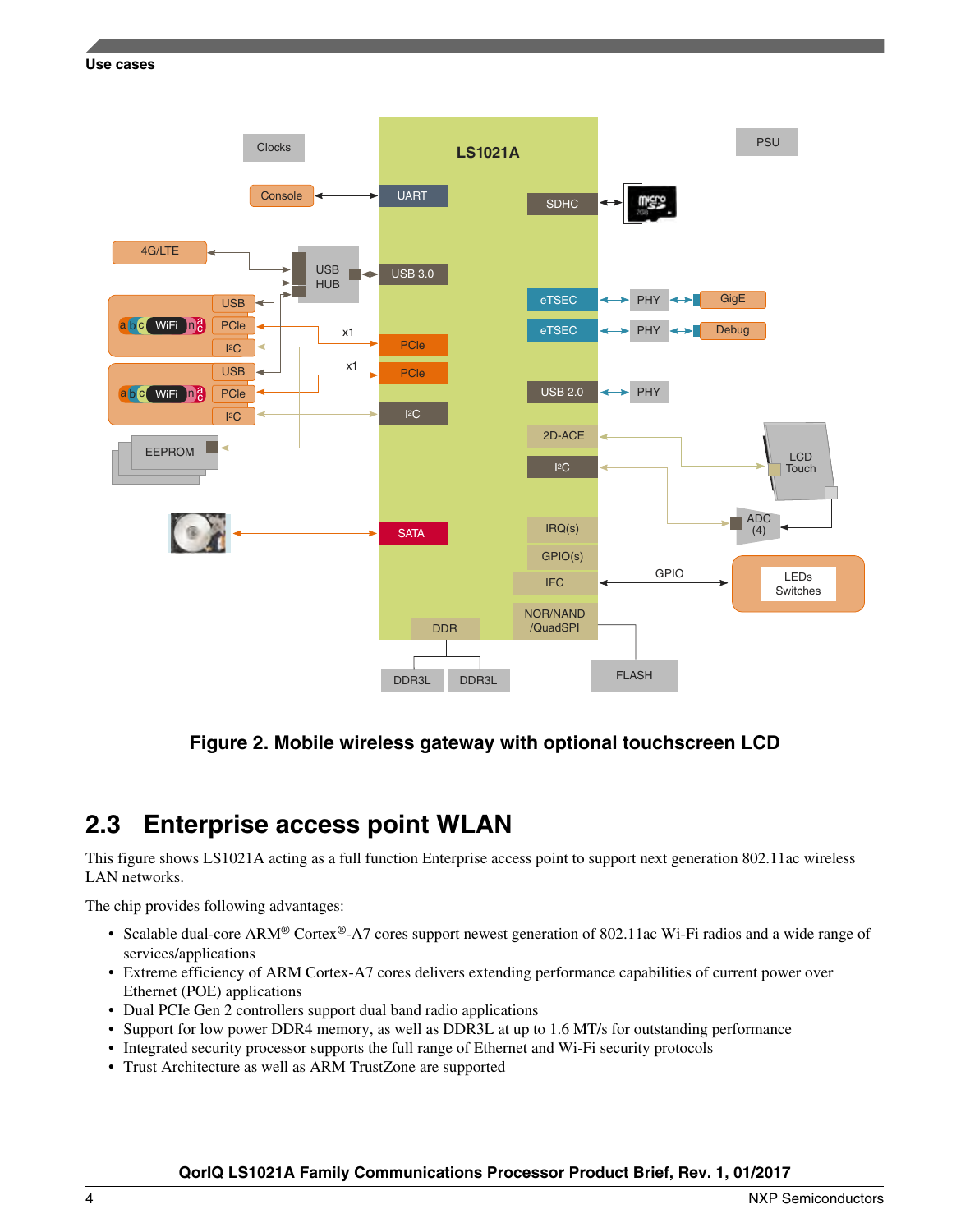

**Figure 3. Enterprise access point WLAN**

### **2.4 Industrial/factory automation controller**

The chip has following advantages:

- Scalable dual-core ARM<sup>®</sup> Cortex<sup>®</sup>-A7 cores support a wide range of industrial or factory automation applications
- Advanced security and trust architecture
- Complete range of industrial connectivity
- High-performance ASIC expansion interface
- QUICC Engine support for UART (ProfiBus)
- Dual PCIe Gen 2 controllers
- High-performance integrated flash controller (IFC) ASIC expansion interface advanced security and trust architecture

The following figure shows that LS1021A has the interfaces required for almost all industrial / factory automation applications.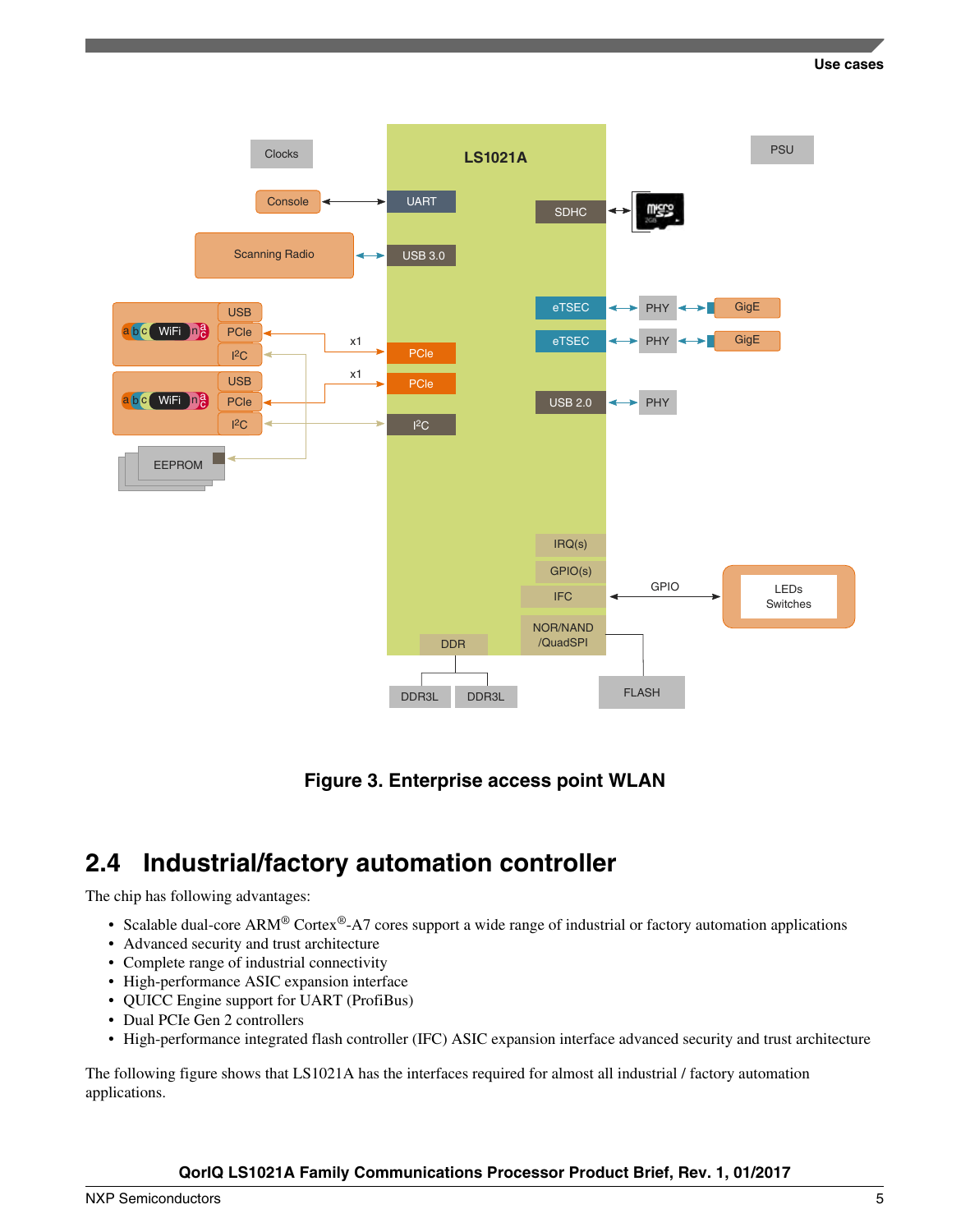

### **Figure 4. Industrial/factory automation controller**

### **2.5 Printing**

Followings are advantages of LS1021A for printer application:

- Scalable dual-core  $ARM^{\circledast}$  Cortex<sup>®</sup>-A7 processors to support wide-range of services/applications
- PCIe Gen2.0 for high bandwidth connectivity to print/scan ASICs
- USB 3.0 super-speed support for ultra-fast data transfer
- High-bandwidth wireless for un-tethered location flexibility
- Cloud connectivity for real-time feedback/control and content delivery
- Display controller for touch-screen-based UI interface support

The following figure shows LS1021A use case for low and mid-range MFP printer designs.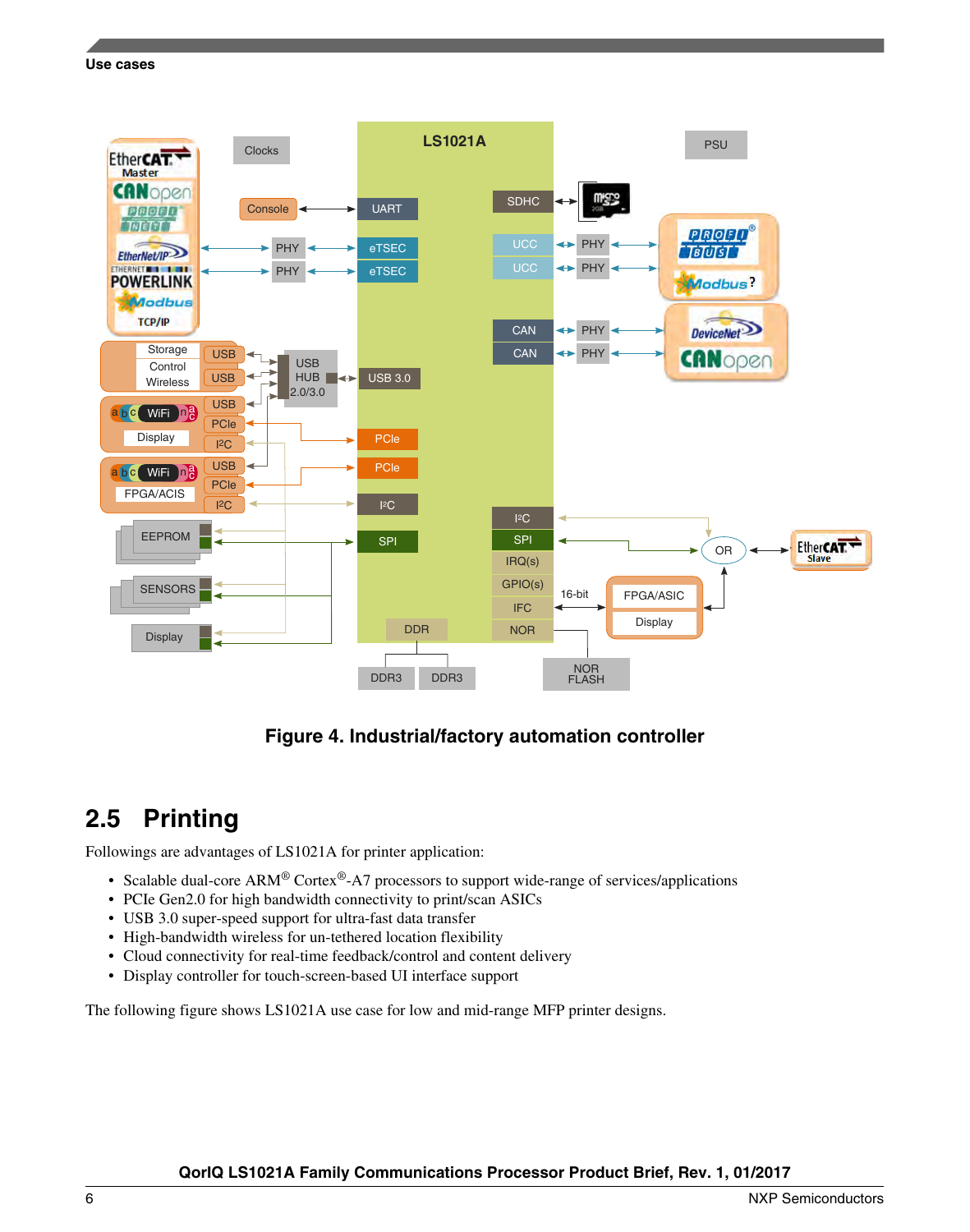

### **Figure 5. MFP printer application**

### **2.6 SOHO / low-end branch router**

This figure shows LS1021A in an all-in-one router solution with integrated wired, wireless and services into a single platform. Services, such as Voice over IP (VoIP), video on demand (VoD), WAN acceleration, security, wireless, monitoring and management can be supported.

Followings are advantages LS1021A for this application:

- Scalable dual-core processor to support wide-range of services/applications
- Advanced security and trust architecture
- Datapath architecture to offload packet processing
- Support for legacy T1/E1, ISDN and IP services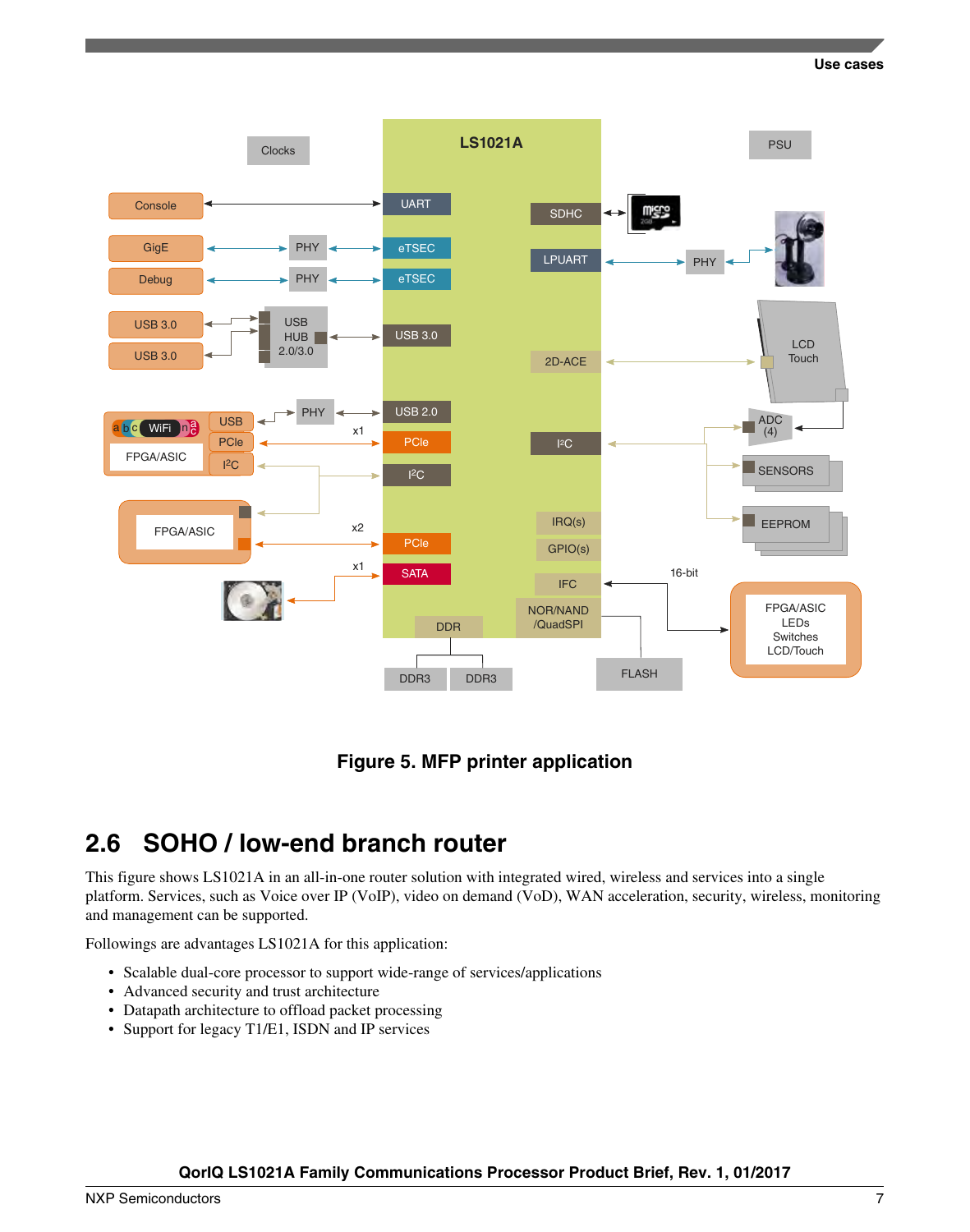<span id="page-7-0"></span>

**Figure 6. SOHO / low-end branch router**

# **3 Chip-level features**

#### Key features of LS1021A include:

- Dual ARM® Cortex®-A7 cores, running at up to 1.2 GHz with 32 KB instruction and 32 KB data caches, and ECC single bit error detect and single bit correction, and Neon module support
- 512 KB coherent L2 cache with ECC single bit error detect and single bit correction
- 32/16/8-bit DDR3L/4 supporting up to 1600 Mtps
- ARM Core-Link CCI-400 Cache Coherent Interconnect
- 3x enhanced triple speed Gb Ethernet controllers, with IEEE 1588 support
	- IPv6 forwarding at 2 Gbps
	- MII, RGMII, SGMII
- Security offload engine
	- IPSec forwarding at up to 1 Gbps
- 4-lane 6 GHz SerDes
- 2x PCI Express 2.0 5 GT/s signaling technology
	- 1-lane, 2-lane or 4-lane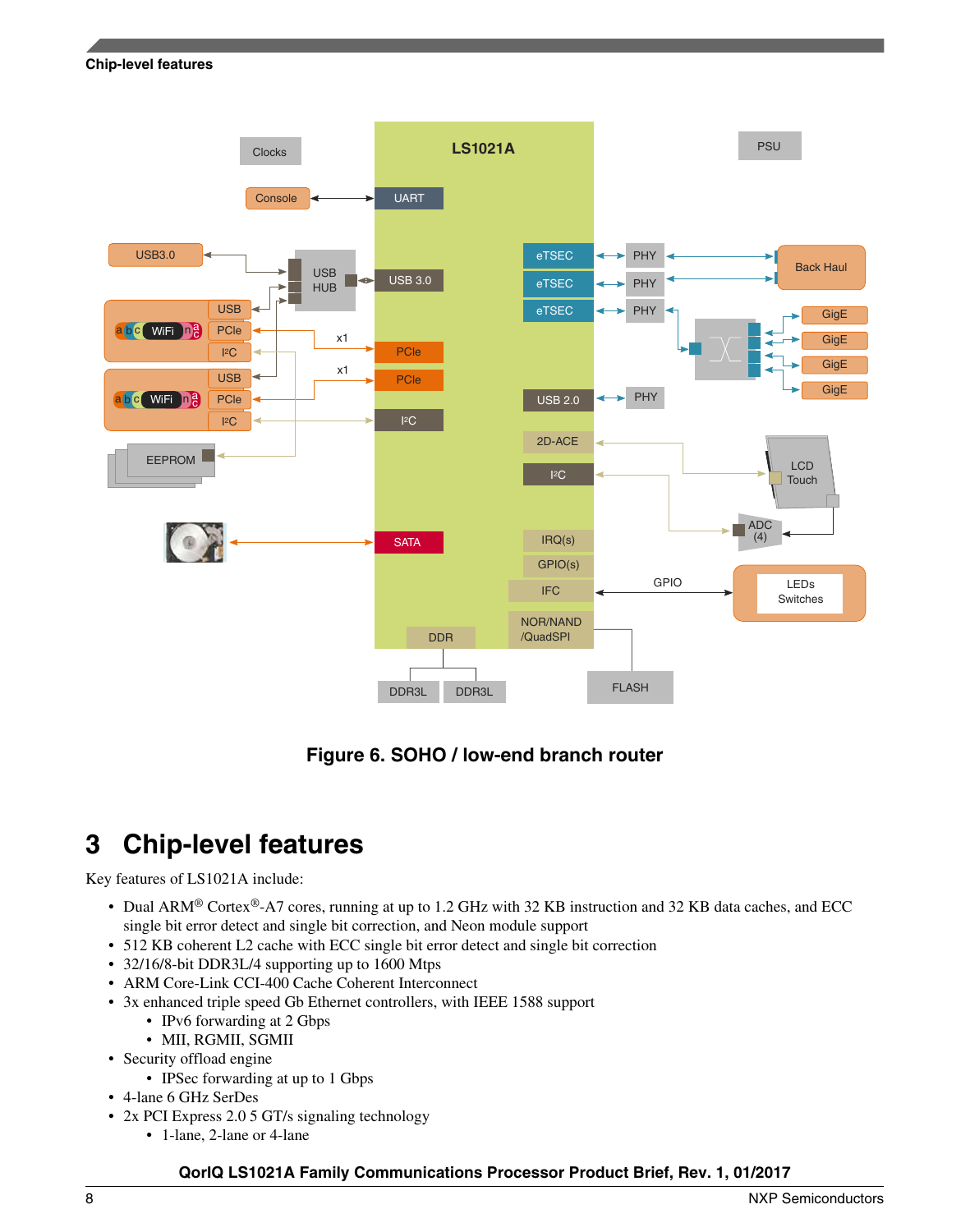- 1x USB3.0 controller with integrated PHY 5 GT/s super speed signaling rate
- 1x USB2.0 controller with ULPI
- $\bullet$  1x SATA 3.0 6 GT/s
- LCD controller with support for up to 4 planes
- Integrated Flash Controller
- Quad SPI NAND/NOR Flash
- 2x DUART
- 6x Low Power UART
- Power consumption less than 3.7 W (worst case thermal design power)
- 28-nm HPM process technology
- Operating junction temperature (Tj) rang 0-125C and -40-125C (industrial specification)

### **3.1 Block diagram**

This figure shows the major functional units within the LS1021A chip.



Core Complex Basic Peripherals and Interconnect **Figure 7. Block diagram**

# **3.2 ARM® Cortex®-A7 core**

The chip features two high-performance Cortex-A7 cores:

- 40-bit large physical address extensions (LPAE)
- 8-stage in order pipeline with partial dual issue capability and predictive branch detection.
- DSP and NEON SIMD extensions onboard (per core)
- VFPv4 floating point unit onboard (half-, single- and double-precision)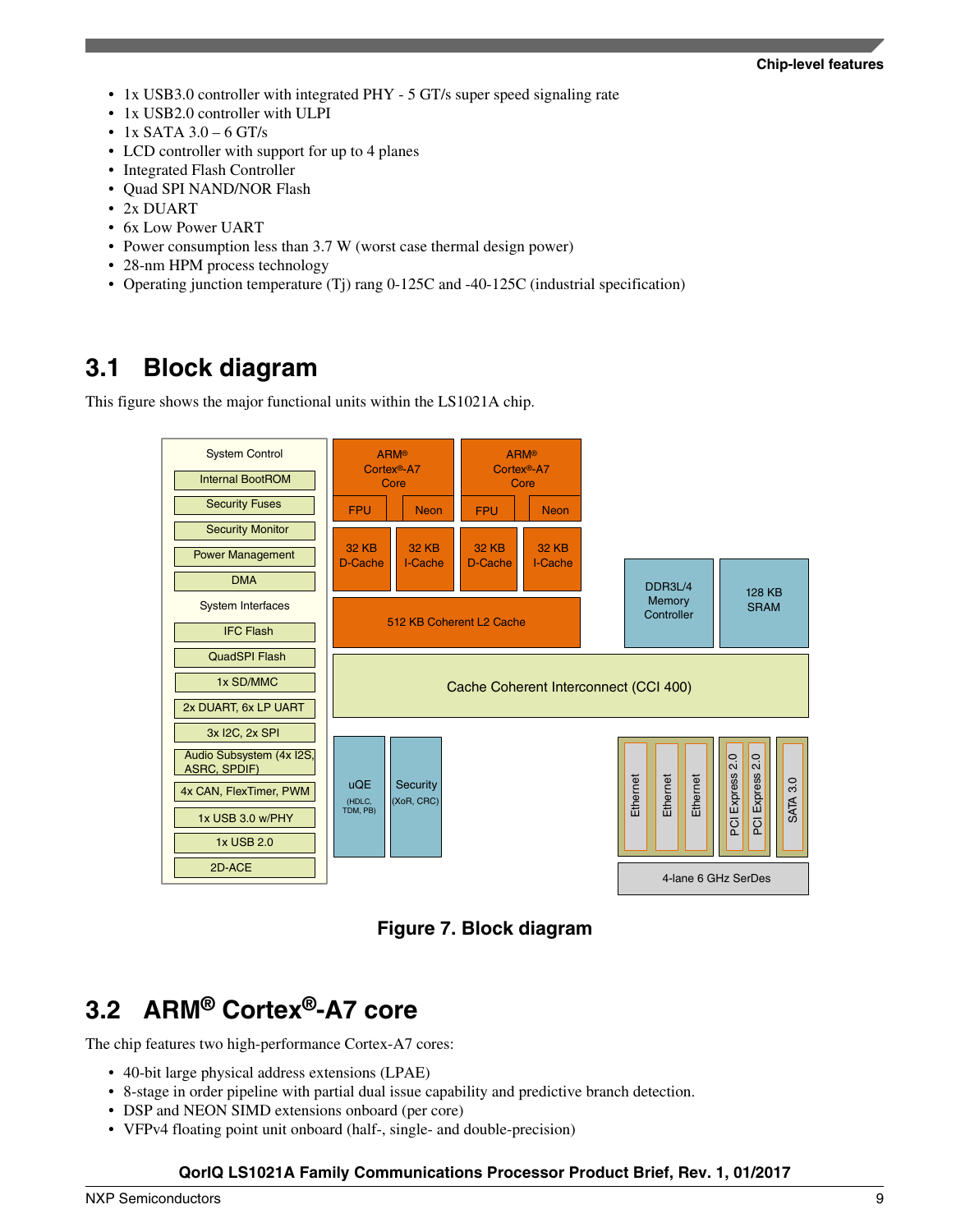- NEON technology to accelerate multimedia and signal processing algorithms
- Hardware virtualization support
- Embedded trace macrocell and coresight design kit for unobtrusive tracing of instruction execution and data access
- 32 KB data + 32 KB instruction L1 cache per core with ECC protection (single-bit ECC correction is always enabled and is handled silently)
- Integrated low-latency high bandwidth level-2 cache controller, supporting 512 KB shared L2 cache with ECC (singlebit ECC correction is always enabled and is handled silently)
	- 8-way set associative cache with sequential TAG and data RAM access
	- Automatic data prefetching into L2 cache for load streaming
	- MP support:
		- Four independent tag banks handle multiple requests in parallel
		- Integrated snoop control unit into L2 pipeline
		- Direct data transfer line migration supported from CPU to CPU

## **3.3 ARM CoreLink cache coherent interconnect (CCI-400)**

The CCI-400 combines interconnect and coherency functions into a single module. The CCI-400 is an infrastructure component that supports:

- Data coherency between both Cortex-A7 cores and all I/O masters with three independent Points-of-Serialization (PoS) and full barrier support high-bandwidth, cross-bar interconnect functionality between the masters and up to three slaves
- DVM message transport between masters
- Quality-of-Service (QoS) regulation for shaping traffic profiles
- Performance monitoring unit (PMU) to count performance-related events
- Programmers view (PV) to control the coherency and interconnect functionality

## **3.4 DDR memory controllers**

The DDR memory controller supports DDR3L and DDR4 SDRAM. The memory interface controls main memory accesses and supports a maximum of 32 GB of main memory. The chip supports chip-select interleaving within the controller.

The DDR memory controller can be configured to retain the currently active SDRAM page for pipelined burst accesses. Page mode support of up to 64 simultaneously open pages can dramatically reduce access latencies for page hits. Using ECC, the chip detects and corrects all single-bit errors and detects all double-bit errors and all errors within a nibble.

In addition, the DDR controller offers an initialization bypass feature for use by system designers to prevent reinitialization of main memory during system power-on after an abnormal shutdown. The DDR controller also supports active zeroization of system memory upon detection of a user-defined security violation.

## **3.5 DDR memory controllers**

The DDR memory controller supports DDR3L and DDR4 SDRAM. The memory interface controls main memory accesses and supports a maximum of 32 GB of main memory. The chip supports chip-select interleaving within the controller.

The DDR memory controller can be configured to retain the currently active SDRAM page for pipelined burst accesses. Page mode support of up to 64 simultaneously open pages can dramatically reduce access latencies for page hits. Using ECC, the chip detects and corrects all single-bit errors and detects all double-bit errors and all errors within a nibble.

In addition, the DDR controller offers an initialization bypass feature for use by system designers to prevent reinitialization of main memory during system power-on after an abnormal shutdown. The DDR controller also supports active zeroization of system memory upon detection of a user-defined security violation.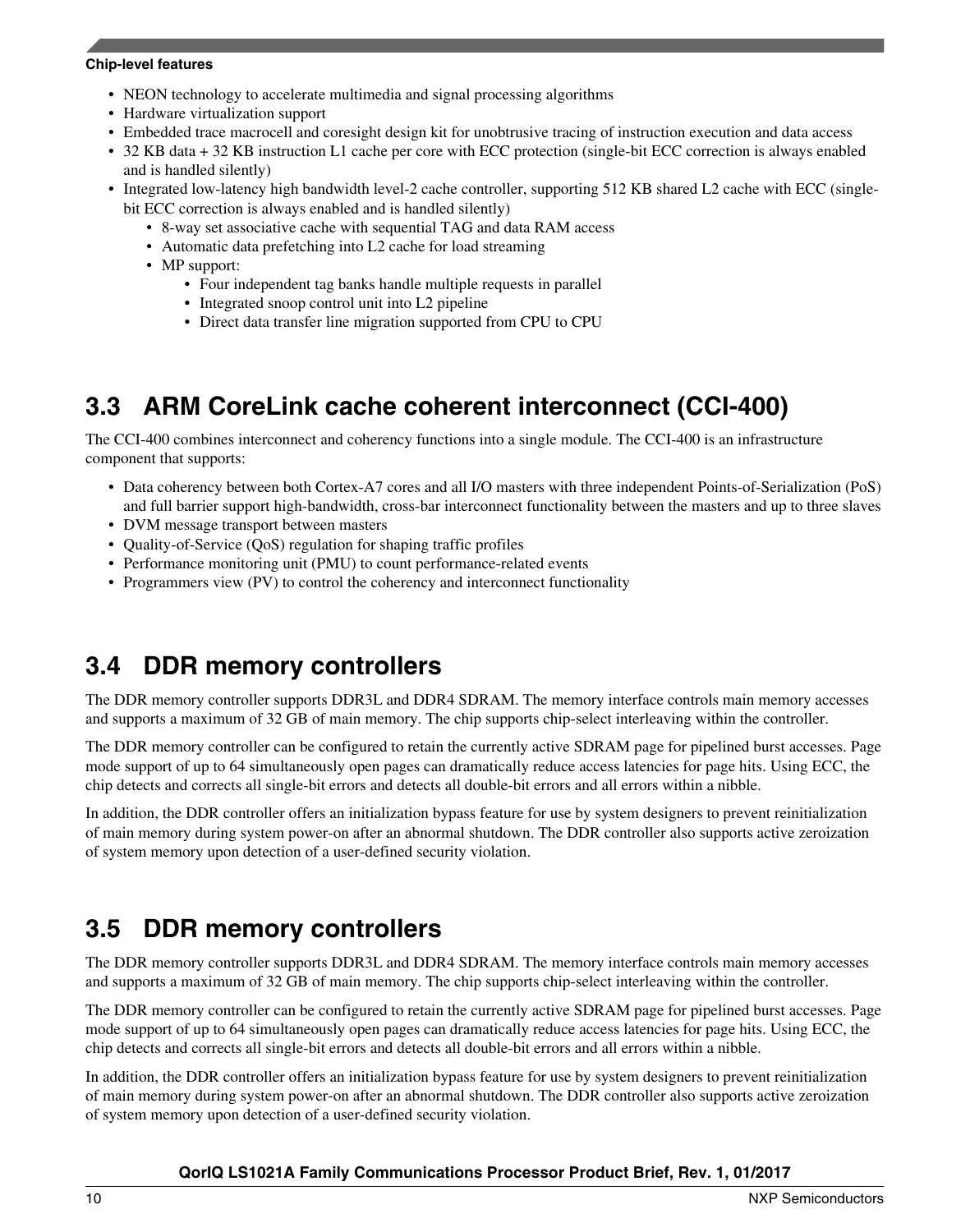# **3.6 Integrated security engine (SEC)**

The security engine (SEC 5.5) is designed to support Secure Boot, ARM TrustZone as well as Trust Architecture. The modular and scalable SEC 5.5 supports booting to a known good state (secure boot) with untamperable boot code, key storage, IO protection, and secure debug.

The SEC 5.5 security engine can process all algorithms associated with IPSec, IKE, SSL/TLS, iSCSI, SRTP, IEEE Std 802.11 $i^{\text{TM}}$ , IEEE Std 802.16 $^{\text{TM}}$  (WiMAX), and IEEE Std 802.1AE<sup>TM</sup> (MACSec).

Also, the SEC 5.5 is optimized to perform multi-algorithmic operations (for example, 3DES-HMAC-SHA-1) in a single pass of the data.

Key features and functions supported by the SEC 5.5 security engine include the following:

- XOR engine for parity checking in RAID storage applications
- Four crypto-channels, each supporting multi-command descriptor chains
- Cryptographic execution units:
	- PKHA Public Key Hardware Accelerator
	- DESA Data Encryption Standard Accelerator
	- AESA Advanced Encryption Standard Accelerator
	- MDHA Message Digest Hardware Accelerator
	- CRCA Cyclical Redundancy Check Accelerator
	- RNG Random Number Generator

### **3.7 Universal Serial Bus (USB) controller and PHY**

The USB controller provides point-to-point connectivity conforming to the Universal Serial Bus revision specification. The USB controller and integrated PHY can be configured to operate as a stand-alone host, stand-alone device, or with both host and device functions operating simultaneously.

The host and device functions are configured to support the following types of USB transfers:

- Bulk
- Control
- Interrupt
- Isochronous

Key features of the USB controller include the following:

- Supports OTG 2.0
- USB dual-role operation and can be configured as host or device
- Supports operation as a stand-alone USB device
	- Supports one upstream facing port
	- Supports four programmable bidirectional USB endpoints
- Supports operation as a stand-alone USB host controller
	- Supports USB root hub with one downstream-facing port
	- Enhanced host controller interface (EHCI) compatible
- Super-speed (5 Gbit/s), High-speed (480 Mbit/s), and full-speed (12 Mbit/s) operations

### **3.7.1 USB 2.0 controller and ULPI interface**

Key features of the USB 2.0 controller include the following: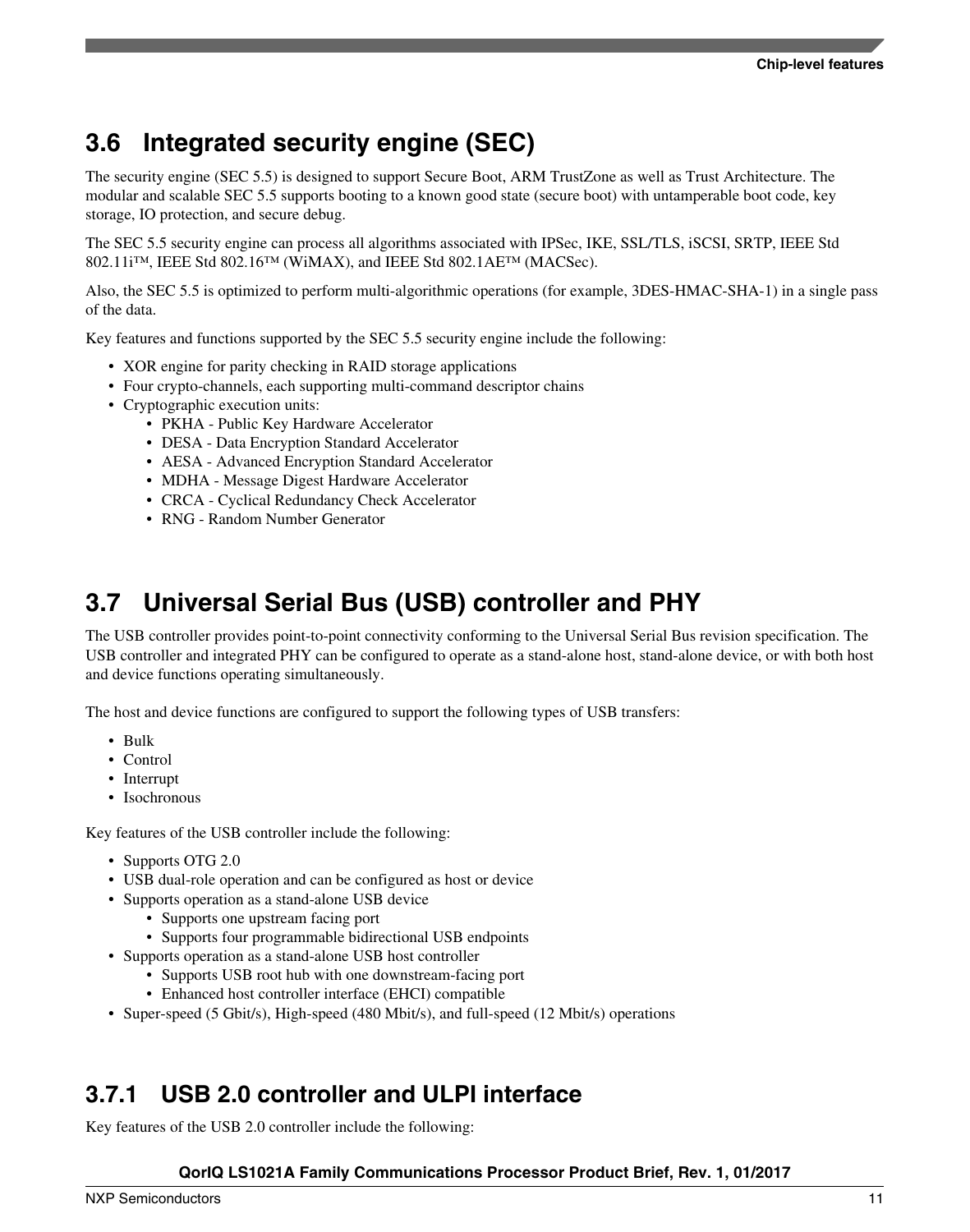- Complies with USB specification, Rev. 2.0
- Supports high-speed (480 Mbps), full-speed (12 Mbps), and low-speed (1.5 Mbps) operations
- Both controllers support operation as a stand-alone USB host controller
	- Supports USB root hub with one downstream-facing port
	- Enhanced host controller interface (EHCI)-compatible
- controller supports operation as a stand-alone USB device
	- Support one upstream-facing port
	- Support six programmable USB endpoints

### **3.7.2 USB 3.0 controller and PHY**

Key features of the USB 3.0 controller include the following:

- OTG 2.0
- USB dual-role operation and can be configured as host or device
- Operation as a stand-alone USB device
	- One upstream facing port
	- Six programmable USB endpoints
- Operation as a stand-alone USB host controller
	- USB root hub with one downstream-facing port
	- Enhanced host controller interface (EHCI) compatible
- Super-speed (5 GT/s), High-speed (480 Mbps), and full-speed (12 Mbps) operations.

#### **NOTE**

Super-speed operation in host mode is not supported when it is configured as OTG 2.0.

# **3.8 High speed I/O interfaces**

The chip supports the SGMII, PCI Express 2.0 controller, and SATA high-speed I/O interface standards.

## **3.8.1 Serial ATA (SATA) controller**

The key features of the SATA controller are as follows:

- Single SATA controller with chip-level interface
- Asynchronous notification, hot plug
	- Asynchronous signal recovery
	- Link power management
	- Native command queuing
	- Staggered spin-up
	- Port multiplier support
- Support for SATA I, II, and III data rates 1.5 3.0 Gbaud
- Standard ATA master-only emulation
- ATA shadow registers
- SATA superset registers
- SError, SControl, SStatus
- Interrupt driven
- Power management support
- Error handling and diagnostic features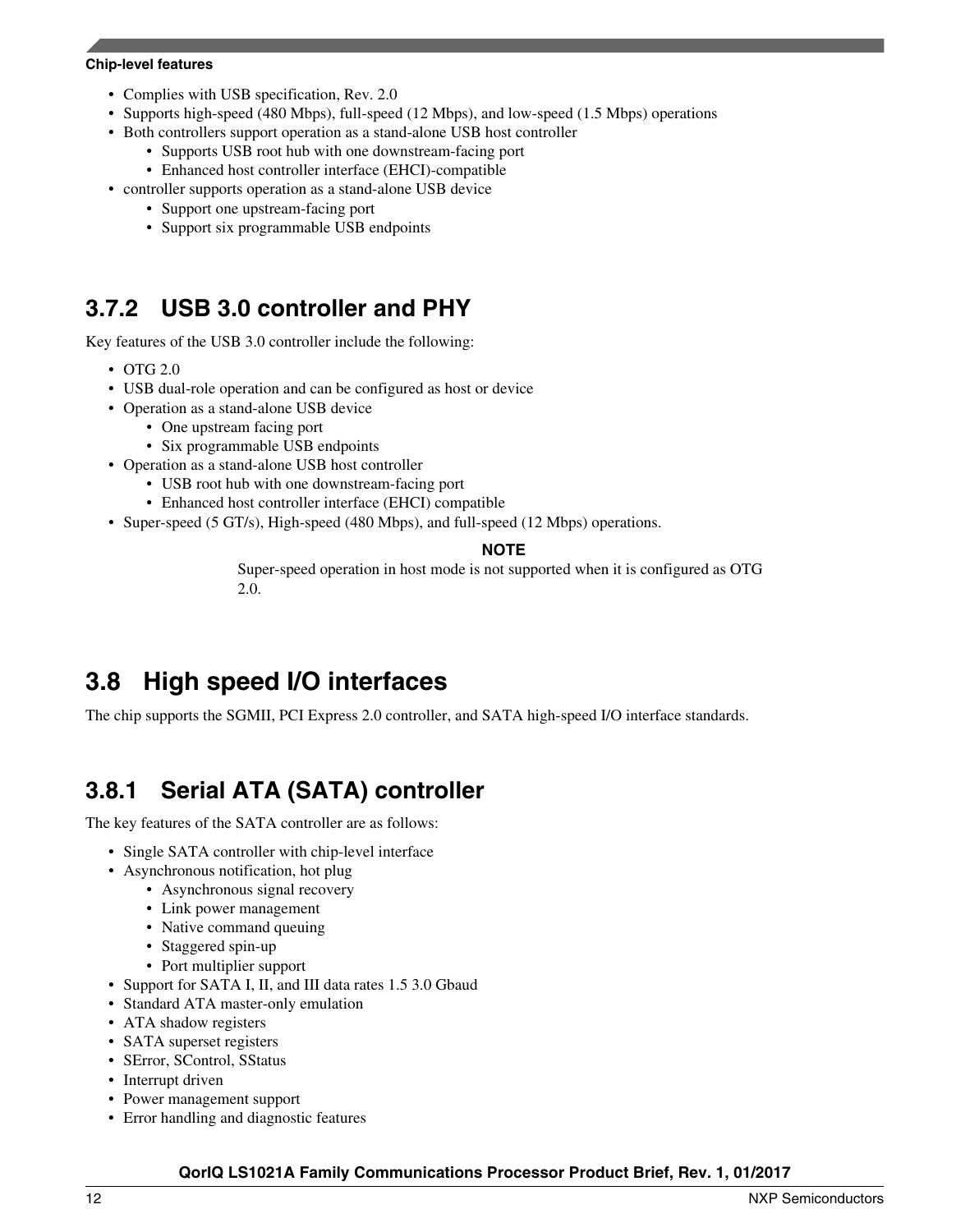- Far-end/near-end loopback
- Failed CRC error reporting
- Increased ALIGN insertion rates
- Scrambling and CONT override

### **3.8.2 PCI Express interface**

is compatible with the PCI Express Base Specification Revision 3.0. Key features of the PCI Express interface include the following:

- Power-on reset configuration options allow root complex functionality
- The physical layer operates at Gen2 (2.5 or 5 Gbit/s) data rate per lane
- Receive and transmit ports operate independently, with an aggregate theoretical bandwidth of 32 Gbit/s
- x4, x2, and x1 link widths support
- Both 32- and 40-bit addressing and 256-byte maximum payload size
- Full 64-bit decode with 36-bit wide windows
- Inbound INT<sub>x</sub> transactions
- Message Signaled Interrupt (MSI) transactions

### **3.8.3 SGMII**

The serial gigabit media independent interface (SGMII) is a high-speed interface linking the Ethernet controller with an Ethernet PHY. SGMII uses differential signaling for electrical robustness. Only four signals are required: receive data and its inverse, and send data and its inverse; no clock signals are required.

### **3.8.4 High-speed interface multiplexing**

The table below shows the supported high-speed interface configurations. The desired configuration must be selected at power-on reset.

| <b>SerDes Lanes</b> |                    |               |                    |        |  |
|---------------------|--------------------|---------------|--------------------|--------|--|
| 135]RCW             |                    | 2             | 3                  | 4      |  |
| 00                  | PCI Express 1 (x4) |               |                    |        |  |
| 80                  | PCle#1 $(x2)$      |               | PCle#2 (x2)        |        |  |
| 10                  | PCle#1 (x1)        | SATA1         | PCle#2 (x2)        |        |  |
| 20                  | PCle#1 (x1)        | SGMII1        | PCle#2 (x1)        | SGMII2 |  |
| 30                  | PCle#1 (x1)        | SATA1         | SGMII1             | SGMII2 |  |
| 40                  | PCle#1 (x2)        |               | <b>SATA1</b>       | SGMII2 |  |
| 50<br>PCle#1 (x2)   |                    |               | PCle#2 (x1)        | SGMII2 |  |
| 60<br>PCle#1 $(x2)$ |                    | <b>SGMII1</b> | SGMII <sub>2</sub> |        |  |
| 70                  | PCle#1 (x1)        | SATA1         | PCle#2 (x1)        | SGMII2 |  |

|  | <b>Table 1. Supported SerDes options</b> |  |  |
|--|------------------------------------------|--|--|
|--|------------------------------------------|--|--|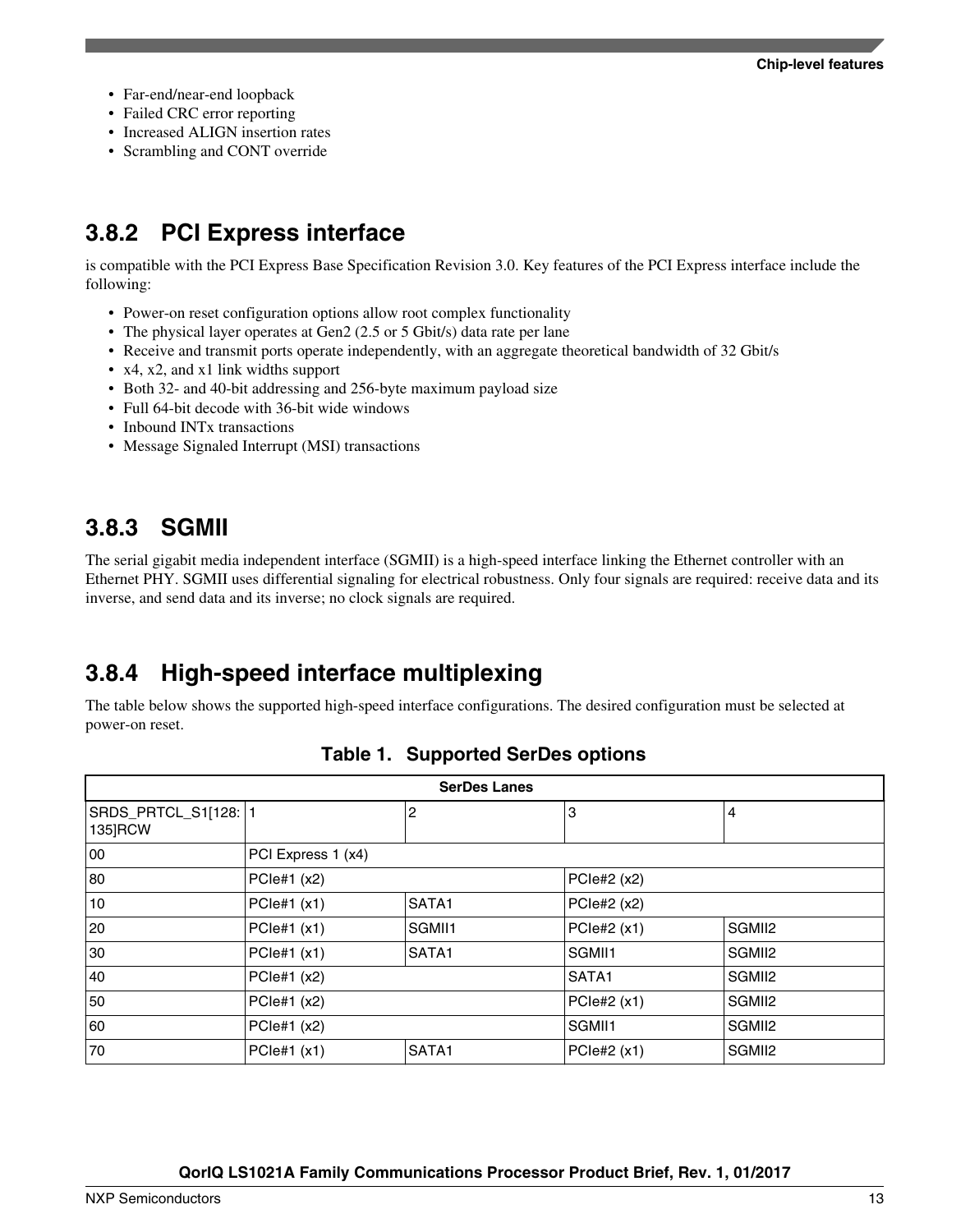# **3.9 QUICC Engine-Lite**

Key features of QUICC Engine-Lite include the following:

- Single 32-bit RISC controller for flexible support of communication peripherals
- Serial DMA channel for reception and transmission on all serial channels
- Two UCCs supporting the following interfaces (not all of them simultaneously):
	- Serial
	- UART
	- Asynchronous HDLC (256 Channels) (bit rate up to 2 Mbit/s)
	- TDM interfaces supporting up to 128 QUICC multichannel controller channels

# **3.10 Enhanced Secure Digital Host Controller and SDIO**

Detailed features of the SD/eSDHC/eMMC controller include the following:

- Conforms to the SD host controller standard specification version 3.0
- Compatible with the MMC system specification version 4.5
- Compatible with the SD Memory Card Physical Layer specification version 3.01
- Compatible with the SD SDIO card specification version 3.0
- Designed to work with eMMC devices as well as SD Memory, SDIO, and SD combo cards and their variants
- Supports SD UHS-1 speed modes

### **3.11 Two Dimensional Animation and Compositing Engine (2D-ACE)**

The two dimensional animation and compositing engine (2D-ACE) is a system master that fetches graphics stored in internal or external memory and displays them on a TFT LCD panel.

Features supported include:

- Double-pumped pixel data for a low-pin count, 12-bit wide DDR pin interface to support up to 24-bit RGB
- Full RGB888 output to TFT LCD panel
- 16 graphics layers, a default background color layer and a cursor layer
- Blending of each pixel using up to 4 source layers dependent on size of panel
- Programmable panel size up to 2032 x 2047 with pixel clock up to 150 MHz (achievable resolution dependent on system bandwidth)
- Gamma correction with 8-bit resolution on each color component
- Safety mode for tagging pixels on highest priority layers
- Dedicated memory blocks to store a cursor and color look up tables (CLUTs)
- Temporal dithering

## **3.12 Advanced audio**

The integrated audio block includes the I2S/SAI module.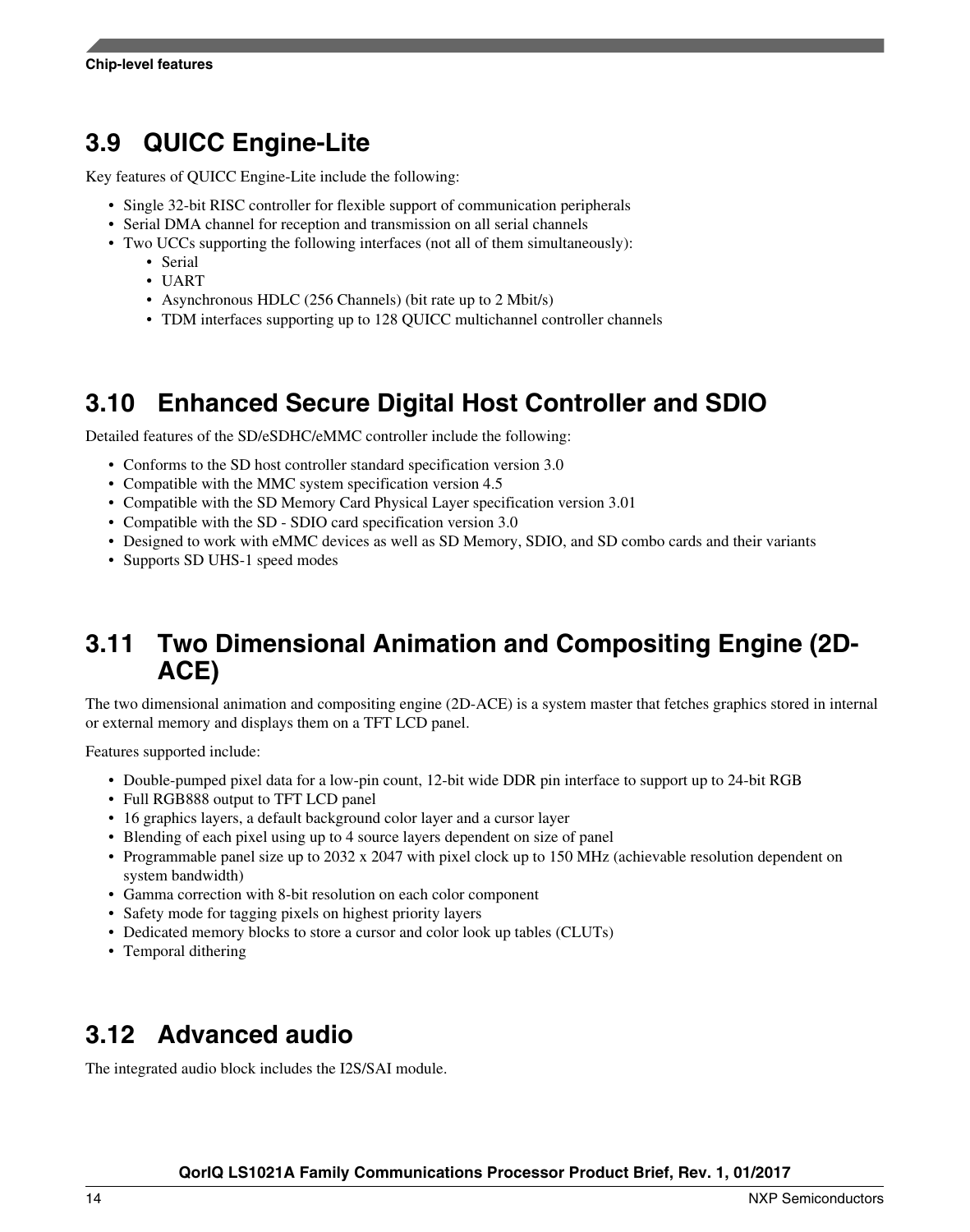# <span id="page-14-0"></span>**4 Revision history**

| Rev.<br>number | Date    | Substantive change(s)                                                                                                                                        |
|----------------|---------|--------------------------------------------------------------------------------------------------------------------------------------------------------------|
|                | 01/2017 | • Updated ARM® Cortex®-A7 cores for 1.2 GHz, yielding over 7,000 Coremarks.<br>• Updated the template for NXP<br>• Replaced "Freescale" instances with "NXP" |
|                | 09/2014 | Initial release                                                                                                                                              |

### **Table 2. Revision history**